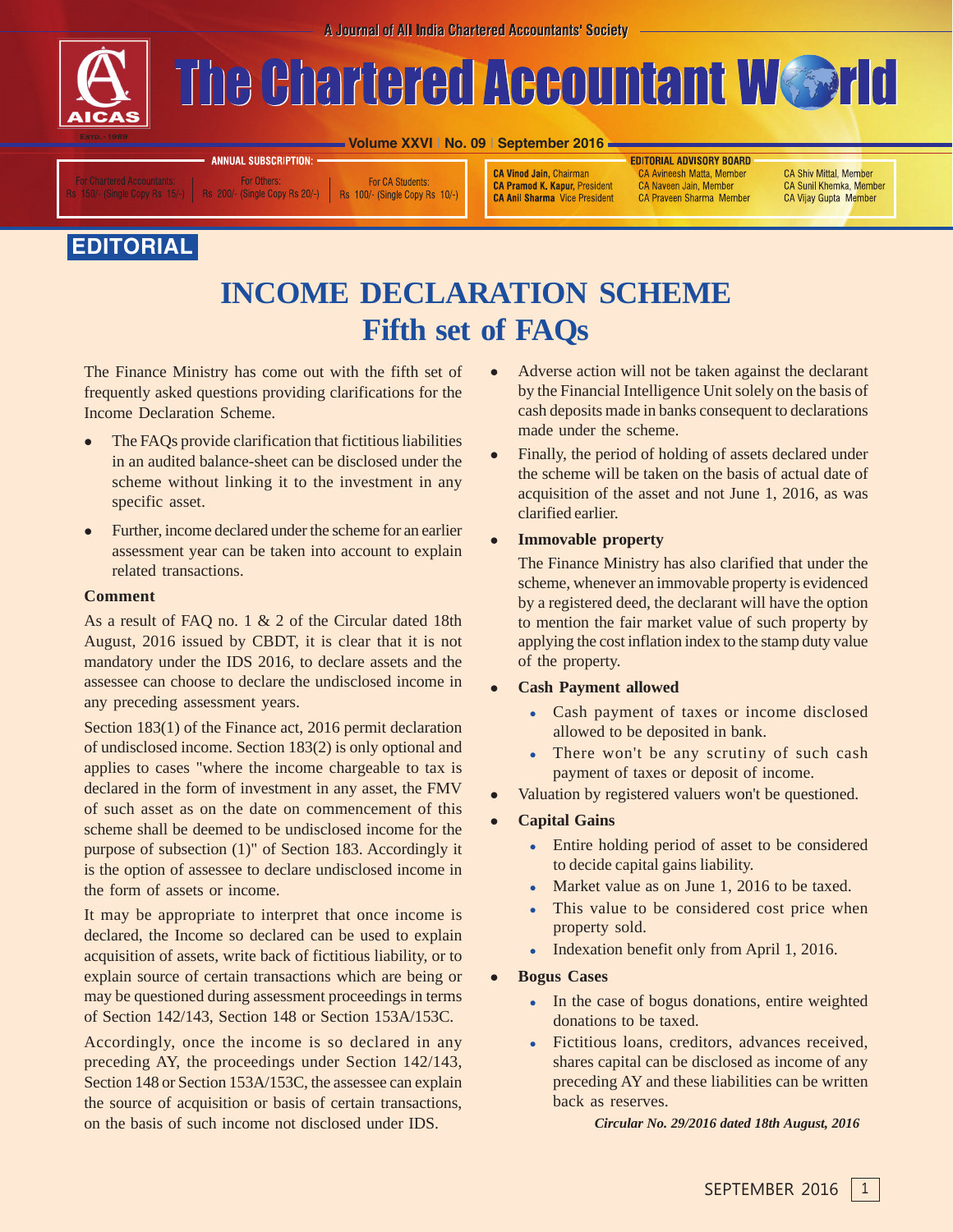

**LATEST IN FINANCE**

## LATEST IN FINANCE

#### **1.0 Credit counsellors to be to be accredited**

The RBI would soon put in place a framework for accreditation of credit counsellors who are expected to serve as facilitators for small businesses. For bridging the information asymmetry on the MSME borrowers side, RBI is initiating a process for putting in place a framework for accreditation of credit counsellors who are expected to serve as facilitators and enablers for micro and small entrepreneurs. Since MSMEs are typically enterprises with little credit histories and with inadequate expertise in preparing financial statements, credit counsellors will assist the borrowers in preparing their project reports and also help banks make better informed credit decisions.

## **2.0 Food regulator FSSAI proposes new standards for frozen products**

Food regulator FSSAI has proposed new standards for frozen vegetables and processed fruit products, including commonly used canned tomatoes, frozen peas and jams.

## **3.0 SEBI raises debt MFs' exposure limit for housing finance cos**

The Securities and Exchange Board of India (SEBI) increased the additional exposure limits provided for housing finance companies (HFCs) in financial services sector from 5 per cent to 10 per cent. However, sectoral exposure in debtoriented mutual fund scheme continues to remain at 25 per cent at sector level in the financial services sector, such securities issued by HFCs are rated AA and above and these HFCs are registered with National Housing Bank (NHB) and the total investment/ exposure in HFCs shall not exceed 25 per cent of the net assets of the scheme.

## **4.0 RBI seeks to cap banks' exposure to large borrowers**

The RBI has proposed the capping of exposure of banks to each counter-party or group of connected counter-parties at 20 and 25 per cent of their eligible capital base, respectively. In exceptional cases, boards of banks can allow an extra 5 per cent (of the eligible capital base) exposure to a single borrower. There must be a

board-approved policy in this regard. RBI has separately issued comprehensive guidlines for restricting additional exposure to large borrowers whose existing borrowings are more than Rs 25000 cr.

## **5.0 Fraud cover for bank clients**

The Reserve Bank of India (RBI) proposed that a customer should have zero liability in case of a third-party fraud on the account or card, provided the customer notifies the bank within three working days of receiving the communication from the bank regarding an unauthorised transaction. In case of delay in reporting, the liability should be limited to not more than Rs 5,000, RBI said.

#### **6.0 RBI norms for stressed assets - S4A**

S4A stands for scheme for sustainable structuring of stressed assets.

#### **S4A Scheme**

- Under this, banks can convert a portion of loans they are owned into equity.
- The idea is that if the company does well in the years to come, banks should benefit.
- $\bullet$ This lowers the overall debt burden.
- $\bullet$  Terms for remaining loan amount,(sustainable debt) can't be changed.

RBI has hinted that loan should be structured in a way that it accelerates repayment if cos make unexpected gains. The formula for assessing sustainable debt -- cash flow available from the current or immediate level of operations. The formula for assessing sustainable debt -- cash flow available from the current or immediate level of operations.

## **7.0 RBI proposes Peer to Peer lending regulations**

The Reserve Bank of India (RBI) initiated steps to regulate the nascent and hitherto unregulated peer-to-peer (P2P) lending business. RBI has proposed registering P2P lending platforms as non-banking financial companies (NBFCs).The banking regulator put out a discussion paper on P2P on its website.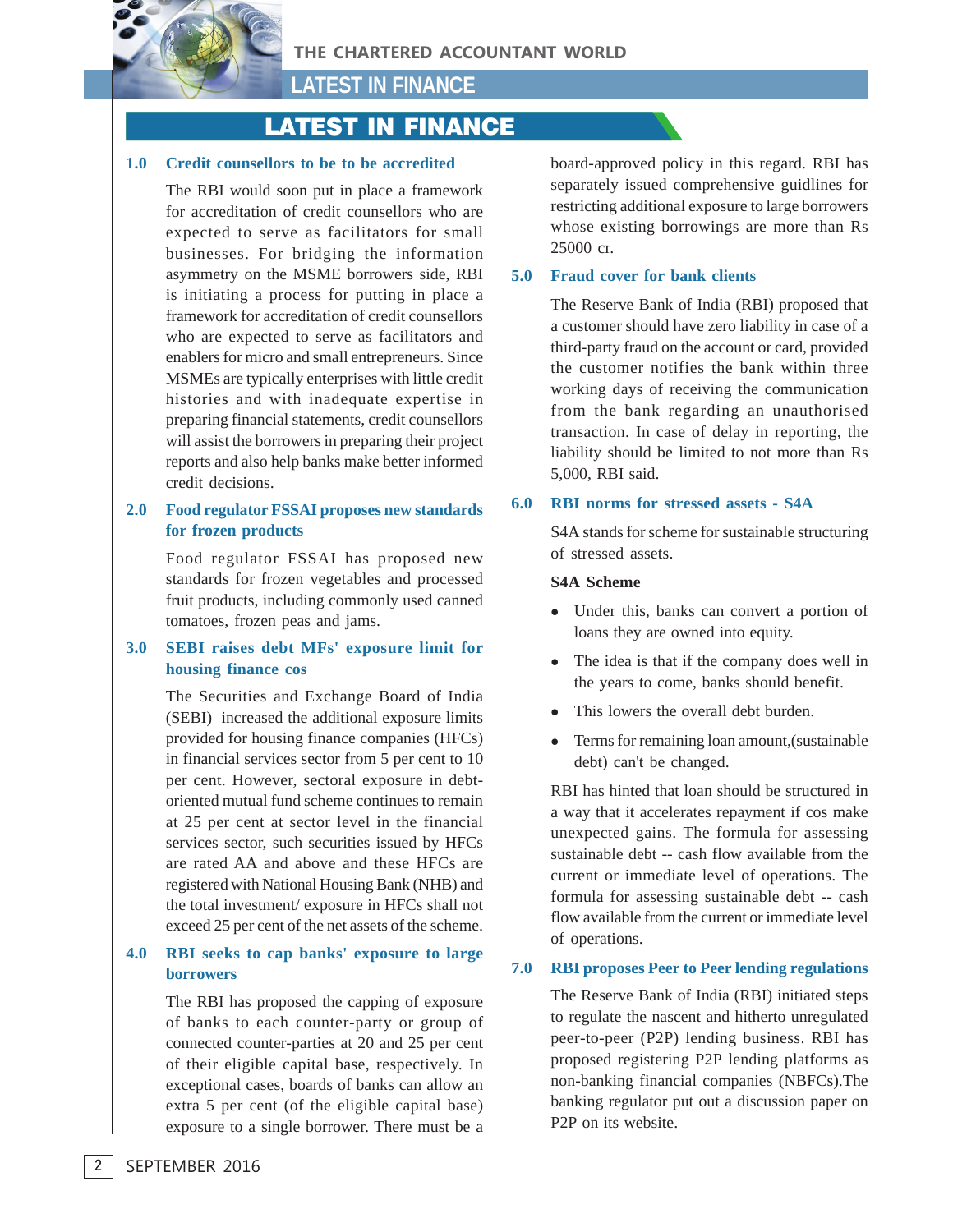

## **LATEST IN FINANCE / INDIRECT TAXATION**

Online P2P lending companies work as marketplaces that bring individual borrowers and lenders together for loan transactions without the intervention of traditional financial institutions such as banks and NBFCs. RBI said it would be "prudent" to regulate the business because of "the impact it can have on traditional banking channels" and NBFCs and its "potential to disrupt the financial sector and throw up surprises". In 2015 alone, around 20 new online P2P lending companies were launched in India. At present, there are around 30 start-ups in the P2P lending business in India. The banking regulator sees a role for P2P lending, as evident in its paper, and its language seems to suggest the kind of light touch people prefer when a regulator sets out to define the rules for an emerging business.

## **8.0 Dissecting principal and interest**

In the case of Jaayaswals Neco Ltd. vs Union of India held by Delhi High Court that if a court or an arbitration tribunal directs party to pay a sum with interest to the opposite party, the person who has to pay cannot insist that she would pay the principal first and then the interest.

## **9.0 Foreign investors with Permanent Residency Status**

In an effort to grease the tracks for foreign investments, India has decided to grant Permanent Residency Status (PRS) to foreign investors who meet some set criteria in respect of minimum investment and employment generation.

## **Push for foreign investment :-**

- Minimum investment criteria of Rs.10 crore within 18 months or Rs.25 crore within 36 months.
- Minimum employment generation of 20 resident Indians every financial year.
- PRS granted for up to 20 years.
- Multiple-entry visa without any stay stipulation for PRS holder, spouse, dependants.
- Exemption from registration requirements.
- Allowed to purchase one residential property to live in.
- Spouse/dependants can work in private sector under relaxed salary stipulation.

## **INDIRECT TAXATION**

## **1.0 Service tax on short-term stay quashed**

The Delhi High Court struck down the 2011 finance act provision whereby service tax was imposed on provision of short term accommodation. The provision was for levy of tax on a "hotel, inn, guest house, club or camp site by whatever name called, for providing of accommodation for continuous period of less than 3 months". The petition was filed by the federation of hotels and restaurants association of India. The federation argue that parliament had no power to impose such a levy, and it was the state legislature that had the competence under the constitution. The court party partially allow the petition. It rejected the challenge to another clause in the act that levied service tax on restaurants "having the facility of air conditioning in any part of the establishment, which has license to serve alcoholic beverages, in relation to serving food or beverage, in its premises".

**2.0 Exporters can file Cenvat refund claim within 1 year from last date of quarter in which proceeds are realized**

> The CESTAT, Mumbai Bench held that quarterly refund claim under rule 5 of the Cenvat Credit Rules, 2004 can be filed within 1 year from last date of quarter in which Foreign Inward Remittance Certificates (FIRCs) were received.

> *Commissioner of Central Excise-I v. SG Analytics (P.) Ltd. [2016] 72 taxmann.com 180*

## **3.0 New incentives for garment exporters**

#### $\bullet$ **Rebate of State Levies Scheme (ROSL)**

In order to boost garment exports, the revenue department has started the process to operationalise the Rs 5,500-crore ROSL scheme from September 20, under which exporters will be compensated for state levies. The ROSL will provide for remission of state levies in addition to the Duty Drawback Scheme on export of garments on an average basis only.

 $\bullet$ **Duty Drawback**

> The government has introduced duty drawback of 3.2 per cent to 4.7 per cent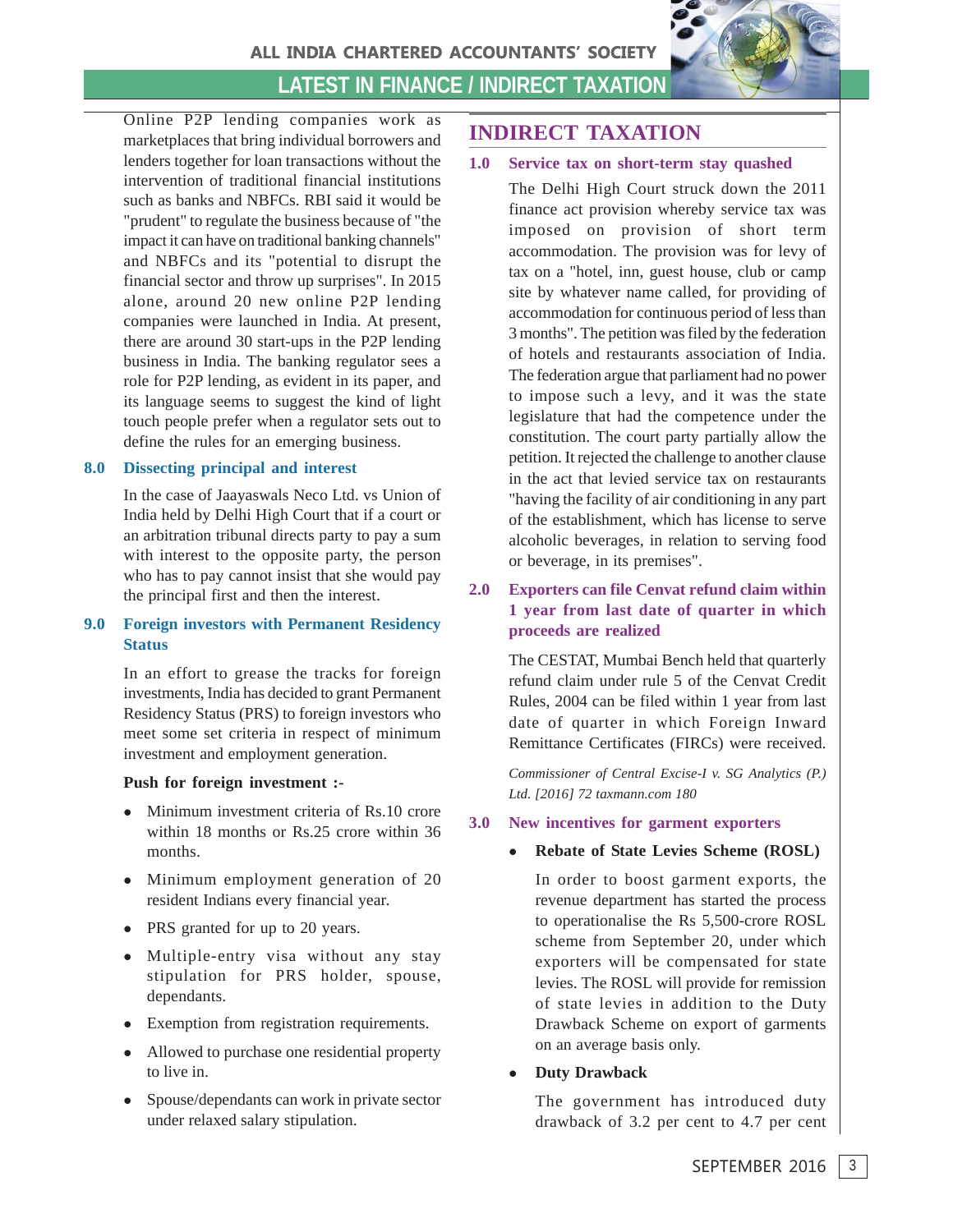THE CHARTERED ACCOUNTANT WORLD

## **INDIRECT TAXATION / BANKING**

(depending on the category) for exports of non-fabric inputs made from imported fabrics under special advance authorisation scheme. This will boost export of expensive apparels made from imported fabrics.

#### $\bullet$ **Provident Fund**

Special incentives has also been announced for provident fund contribution to be funded by government.

## **4.0 No extended period on non-payment of ST as service recipient can otherwise claim credit of reverse charge payment**

The CESTAT, Mumbai Bench held that if taxpayable is available as credit to assessee itself, it cannot be said that there is any intention to evade duty/tax and hence, **extending period of limitation cannot be invoked** and further, entire demand would be revenue neutral.

*Reliance Industries Ltd. v. Commissioner of Central Excise & Service Tax LTU, Mumbai. [2016] 72 taxmann.com 6*

## **BANKING**

## **1.0 RBI opens up bond market**

RBI proposed to allow listed companies to lend money to banks through repo market mechanism, essentially overnight money.

The central bank also proposed allowing listed companies to lend longer tenure money to banks through the repo market mechanism. This will have an impact on interest rates, the bond market, and liquidity in the banking system.

## **New measures:-**

- Allows banks to raise money through masala bonds
- Allows entities exposed to exchange rate risk hedge up to \$30 million.
- Pushes firms to access bond market for their funding needs beyond a limit.
- Allows FPIs to trade on NDS-OS and directly in corp bond market.
- Proposes to accept corporate bonds in repo

## **2.0 RBI asks banks to lay down clear policy on stressed asset sale**

Amid rising NPAs, RBI asked banks to put in place clear policies for sale of stressed assets.

In order to attract a wide variety of buyers, the guidelines said the invitation for bids should preferably be publicly solicited. An open auction process, apart from attracting a larger set of borrowers, is expected to result in better price discovery.

Banks should have clear policies with regard to valuation of assets proposed to be sold... However, in the case of exposures beyond Rs.50 crores, banks shall obtain two external valuation reports.

Further, the discount rate used by banks in the valuation exercise should be spelt out in the policy.

To enhance SC/RCs' ability to aggregate debt faster, a bank offering stressed assets for sale should offer the first right of refusal to an SC/ RC which has already acquired the highest and significant share of the asset by matching the highest bid.

## **3.0 Give credit score free to individuals**

The Reserve Bank of India (RBI) directed credit information companies to provide one free full credit report, including score, once in a year to individuals whose credit history is available with them. The credit report plays an important role in the loan application process. The score works as a first impression for the lender-higher the score, better the chances of the loan being approved.

Further RBI said that the objective of providing the free credit report would not be fully met if this report includes details that figure in the full credit report that is accessed by the credit institutions while considering the request for fresh credit facilities.

## **4.0 Large borrowers - Information database**

Central Repository of Information on Large Credits (CRILC), which became functional in FY15, ascertains that banks and non-banking financial companies (NBFCs) need to furnish credit information on borrowers, who have an aggregate fund and non-fund based exposure of Rs 5 crore and above. This centralised database allows the banking regulator as well as the lender to have access to the bad loans of corporates in the system.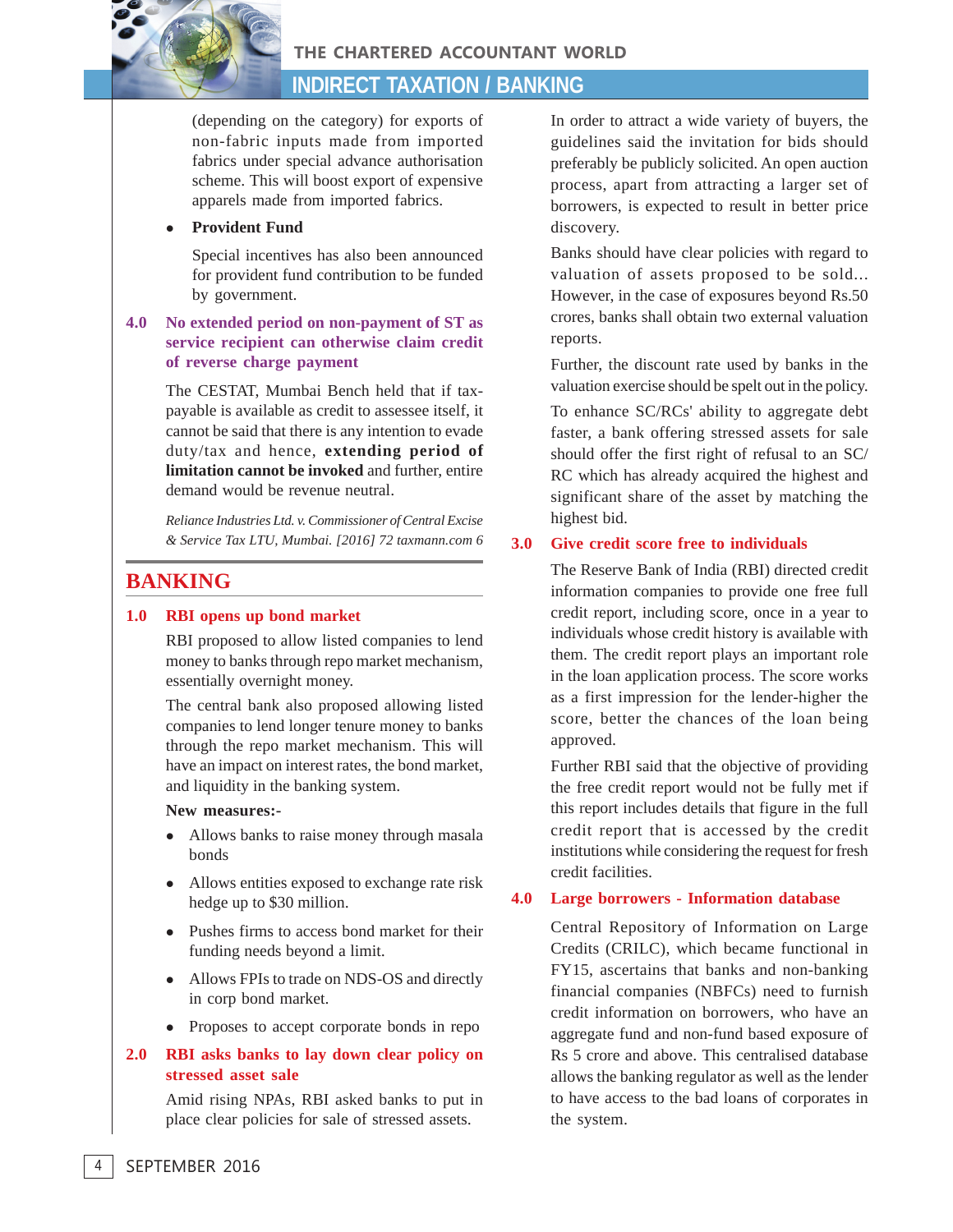ALL INDIA CHARTERED ACCOUNTANTS' SOCIETY

**CAPITAL MARKET / DIRECT TAXATION**

## **CAPITAL MARKET**

## **1.0 SEBI takes measures to improve transparency in spot market price of commodities**

The exchanges will have to display the spot price polling mechanism adopted for every contract on its website from September 29.

The move is aimed at maintaining the transparency of spot price polling process and dissemination of spot prices arrived at through spot price polling process.

## **2.0 Disseminate prices, SEBI tells commodity bourses**

The Securities and Exchange Board of India (SEBI) asked commodity exchanges to offer price dissemination facility to subscribers through SMS on a daily basis, a move that will help bring in transparency. The exchanges can provide this service through SMS or any other electronic communication facility - instant messengers and e-mail - for all commodities to all the registers in commodities market who may opt for such option.

## **DIRECT TAXATION**

## **1.0 SC stays move to levy TDS on hotel room tariffs**

In a breather to the hotel industry, the Supreme Court stayed the income tax department's move to levy 10% tax on room tariffs, treating them as 'rent'. Federation Of Hotel & Restaurant Associations Of India had challenged the Delhi HC judgment on the ground that Section 194-I deals with TDS with respect to payments of rent and does not apply to the hotel industry since the charges for a room in a hotel is not 'rent' in terms of explanation of the provision.

## **2.0 I-T AOs to Give Emails IDs, Phone No.s in All Notices**

CBDT has directed the income-tax assessing officers (AO) to mention their email ID and telephone numbers in all the notices issued by them to the taxpayers, after several assesses complained that they were unable to communicate with taxmen over the internet in the absence of their contact details. The newly launched paperless system of e-assessment income tax cases, which is a "high priority" and flagship programme for the CBDT does not want to leave any stone unturned in ensuring that the scheme remains a hit and its procedures easy to comply with.

**3.0 Revised DTAA between India and Cyprus gets nod**

> The Union Cabinet, approved a revised Double Tax Avoidance Agreement (DTAA) between India and Cyprus that provides for source-based taxation of capital gains on transfer of shares instead of one based on residence.

## **4.0 IDS: CBDT order endorses validity of edeclarations**

The CBDT has issued an order endorsing the legal validity on the e-declarations made under the ongoing domestic black money window, known as the Income Declaration Scheme(IDS).

## **5.0 India-Mauritius treaty: Now, quasi-equity likely to be taxed**

Private equity (PE) investors and venture capital (VC) funds from Mauritius might have to negotiate terms to advance the dates of conversion of their instruments into equity before April 1, 2017, if they don't want to draw capital gains tax. This is so, because the government is likely to tax quasi-equity instruments, if these are converted into equity after April 1, 2017, under the revised India-Mauritius double taxation avoidance agreement (DTAA).

However, if the Quasi equity (Convertible Debentures / Convertible Preference shares) are sold before conversion even as per revised DTAA with Mauritius, no capital gain tax will arise in India for Mauritius' companies. The only change brought out by Indo-Mauritius DTAA is imposing tax on transfer of equity shares of the Indian company by the Mauritius' company, which was earlier exempt

## **6.0 Rent receipts taxable as business profits and not as house property income if letting out is business of assessee**

The Supreme Court of India held that where assessee company was having house property and its business as well as Main object was to lease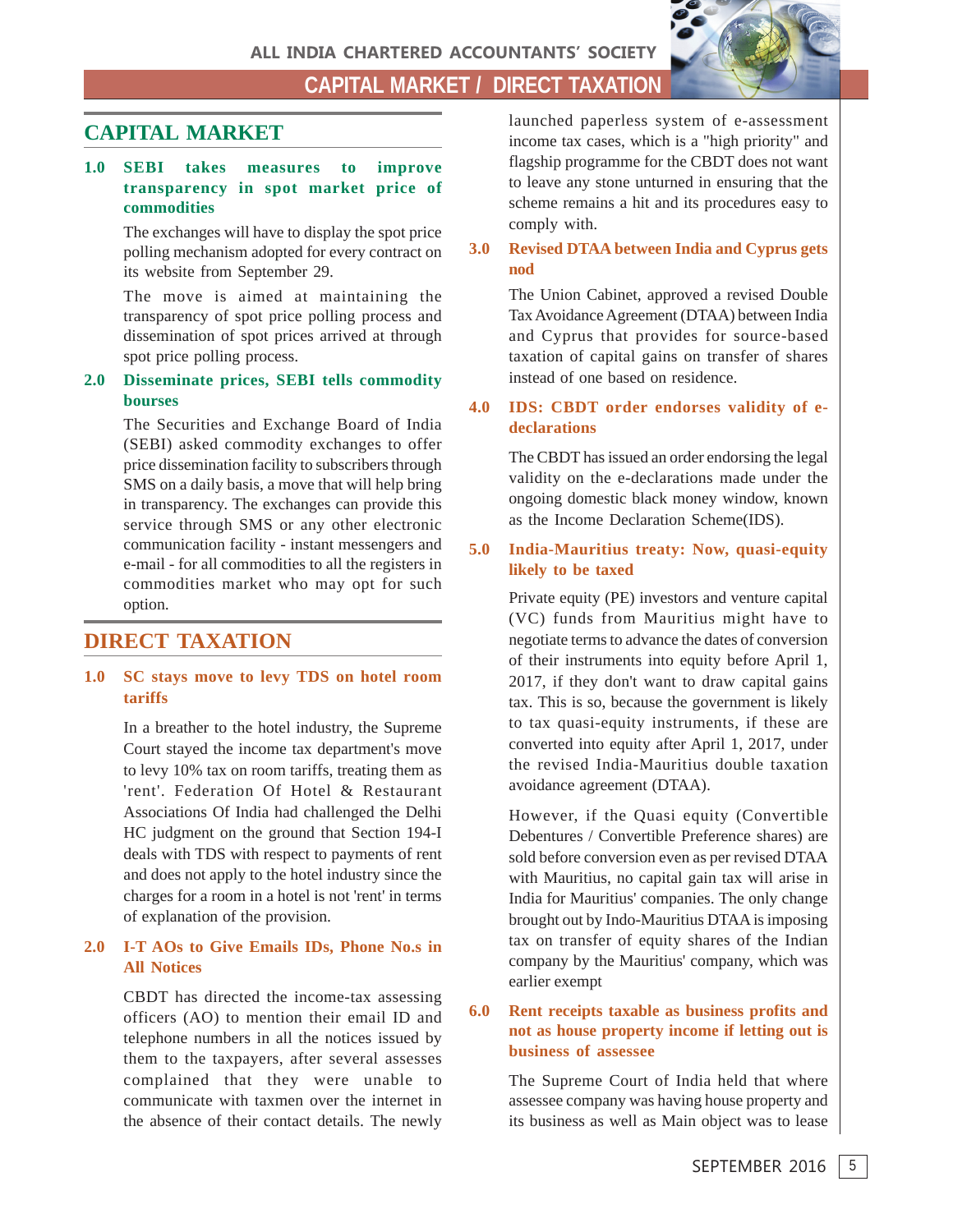THE CHARTERED ACCOUNTANT WORLD

## **DIRECT TAXATION / AUDITING / CORPORATE LAWS**

out its property and to earn rent, income so earned as rent should be treated as 'business income', and not as 'income from house property'.

*Rayala Corporation (P.) Ltd. v. Assistant Commissioner of Income-tax. [2016] 72 taxmann.com 149*

## **7.0 Losses of amalgamating co. could be set-off even if HC approved amalgamation scheme after date of filing of return**

The High Court of Gujarat held that when a scheme of amalgamation had been sanctioned by High Court same would be from appointment date; claim of carried forward unabsorbed depreciation and loss of amalgamated company would be allowed from appointed date.

*IRM Ltd. v. Deputy Commissioner of Income-tax, Circle-4. [2016] 72 taxmann.com 288*

## **8.0 Issuance of debentures in lieu of overdue interest couldn't be held as actual payments under sec. 43B**

The High Court of Delhi held that where in lieu of interest payable to financial institutions, assessee issued non-convertible debentures to such institutions it could not claim deduction of impugned amount of interest.

*Commissioner of Income-tax,Delhi v. M.M. Aqua Technologies Ltd. [2016] 72 taxmann.com 171*

## **9.0 Software license is a part of computer system; depreciable at 60% instead of 25%**

The ITAT Ahmedabad Bench held that Software license expenditure which are valid for long term but are part and parcel of computer system are eligible for depreciation at rate of 60 per cent in place of 25 per cent applicable for intangible asset.

*Assistant Commissioner of Income-tax, Circle-8, Ahmedabad v. Zydus Infrastructure (P.) Ltd. [2016] 72 taxmann.com 199*

## **10.0 Valuation loss in open derivative contract is allowable**

The ITAT Mumbai Bench held that loss in open derivative contracts due to valuation on basis of mark to market values was to be allowed.

*Mili Consultants & Investment (P.) Ltd. v. Deputy Commissioner of Income-tax, Circle-4(3). [2016] 72 taxmann.com 141*

**11.0 'Loan processing fee' paid to bank would be treated as interest; not liable to sec. 194A TDS**

The ITAT Mumbai Bench held as follows:

- In terms of section 194A, TDS provisions will not apply to loan processing fees paid to any banking company to which Banking Regulations Act, 1949 applies
- Guarantee fee paid to bank is not in nature of commission or brokerage under ambit of section 194H as there exists no principal-agent relationship.

*Deputy Commissioner of Income-tax (TDS)-2(1), Mumbai v. Laqshya Media (P.) Ltd. [2016] 72 taxmann.com 119*

## **ACCOUNTANCY/AUDITING**

## **1.0 Opening doors to foreign auditors - Govt. to examine**

The MCA has, in a craftily worded letter, sought the institute's views on whether the Government should legalise the entry of foreign firms into India for taking up accounting services.

## **CORPORATE LAW**

#### **1.0 SC to clarify on new arbitration ordinance**

A bench headed by Justice Dipak Mishra said that it would clarify within two weeks whether the new or the old arbitration law will apply to cases pending in the courts before commencement of the amended arbitration Act, which came into force on October 23, 2015.

Under the unamended Act, if an application for setting aside an arbitral award was filed, such arbitral award could not be enforced until the application is refused. This prevented the awardholder from enjoying the fruits of his success merely because the unsuccessful party had filed an application against the award.

However, after the amendment to Section 36, an arbitral award now becomes enforceable on expiry of three months from the date on which it is made irrespective of whether an application for setting aside the arbitral award has been filed unless the court grants stay of operation of the arbitral award.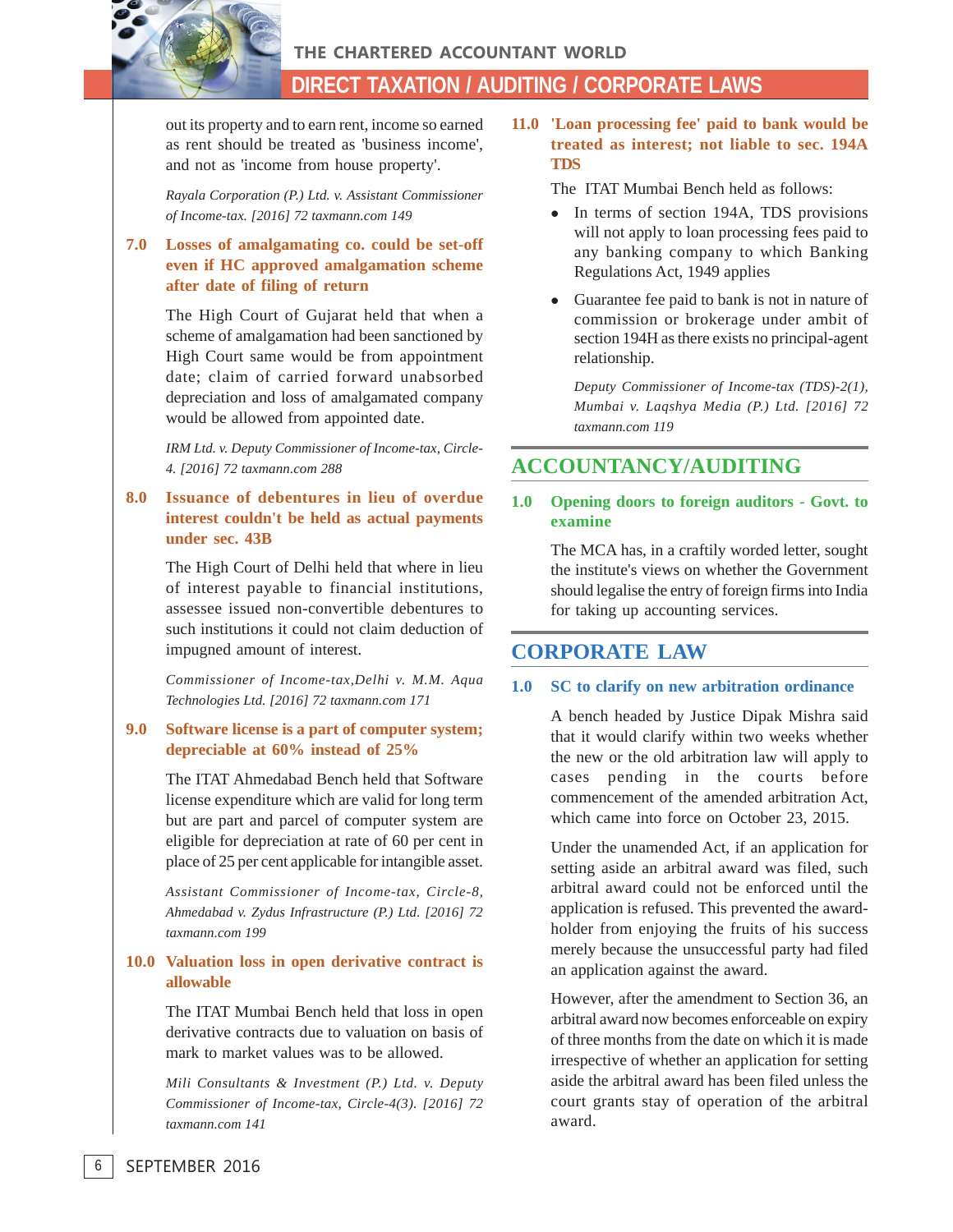

## **CORPORATE LAWS / FEMA / INSURANCE**

## **2.0 Time frame for completing arbitration**

Though the law sets a time limit for the arbitrator to pass an award, the period could be extended in one exceptional case, - when both parties consent to do so, the Supreme Court stated in its judgment in Electrical Manufacturing Co vs Power Grid Corporation.

#### **3.0 Any dishonest act of CA isn't a professional misconduct if it is done in Individual capacity**

The High Court of Delhi held that where a CA sold his shares but continued to receive dividends declared by the Company by cheating upon transferee, such activity could not be said done in relation to practice as CA as such act of dishonesty was done in individual capacity. Thus, disciplinary committee's proposal to remove CA's name from registers of members of ICAI for 6 months was to be set aside.

*Council of The Institute of Chartered Accountants of India v. Gurvinder Singh. [2016] 72 taxmann.com 197*

#### **4.0 Pledging of PF to buy a house may be allowed**

Retirement fund body EPFO may soon introduce a scheme to allow its over 4 crore subscribers to pledge their provident fund to buy low-cost houses and use the account to pay equated monthly installments.

## **5.0 Penalty imposed on appellant for its delay in circulating price sensitive info to stock exchange**

Securities Appellate Tribunal, Mumbai held that where company belatedly disclosed two contracts entered into by it which constituted price sensitive information, Adjudicating Officer was justified in imposing penalty against company and its directors for violation of PIT Regulations.

*J.C. Mansukhani v. Securities & Exchange Board of India. [2016] 72 taxmann.com 188*

#### **6.0 Bar on unregistered firm to initiate a suit won't apply to Arbitral proceedings and awards**

The Supreme Court of India held that the Arbitral proceedings will not come under expression 'other proceedings' of section 69(3) and, therefore, ban imposed under section 69 can have no application to Arbitral proceedings as well as Arbitration Award.

*Umesh Goel v. Himachal Pradesh Cooperative Group Housing Society Ltd. [2016] 72 taxmann.com 128*

## **7.0 HC could allow appointment of Arbitrator even if recovery proceeding before DRT had been initiated**

The High Court of Calcutta held that where there was an arbitration agreement between parties, application for appointment of arbitrator could not have been disallowed simply because bank/ financial institution had filed a proceeding for recovery of debts before Debt Recovery Tribunal.

*Amrit Jal Ventures (P.) Ltd. v. Srei Infrastructure Finance Ltd. [2016] 72 taxmann.com 249*

## **8.0 SAT imposed Rs 2 crore penalty on co. as it used IPO proceeds for giving loan to its subsidiary**

Securities Appellate Tribunal, Mumbai held that where appellants utilized IPO proceeds for a propose other than purpose specified in IPO and had suppressed material information from investors in giving IPO proceeds as loan to subsidiary company, appellants had violated ICDR regulations and PFUTP Regulations.

*Sandeep Baid v. Securities & Exchange Board of India, Mumbai. [2016] 72 taxmann.com 154*

## **FEMA / INSURANCE**

## **1.0 100% FDI in regulated financial services**

- Cabinet permits foreign investment through automatic route in 'other financial services', if they are under regulators such as Sebi and RBI.
- $\bullet$  Present regulations stipulate that FDI would be allowed on automatic route for only 18

## **FINANCIAL INDICATORS**

|                            |                         | Current Rate* Previous Month 3 Month ago    |                         | 6 Month ago             |  |
|----------------------------|-------------------------|---------------------------------------------|-------------------------|-------------------------|--|
| 3 Month LIBOR $(\% )$      | 0.84                    | 0.78                                        | 0.66                    | 0.63                    |  |
| <b>SENSEX</b>              | 28384                   | 27795                                       | 26440                   | 24900                   |  |
| <b>NIFTY</b>               | 8729                    | 8570                                        | 8122                    | 7614                    |  |
| $CRR$ $%$                  | $\overline{\mathbf{4}}$ | $\boldsymbol{4}$                            | $\overline{\mathbf{4}}$ | $\overline{\mathbf{4}}$ |  |
| REPO(%)                    | 6.50                    | 6.50                                        | 6.50                    | 6.50                    |  |
| <b>REVERSE REPO (%)</b>    | 6.00                    | 6.00                                        | 6.00                    | 6.00                    |  |
| Gold (per 10 gm)           | 31150                   | 31359                                       | 30320                   | 29131                   |  |
| Silver (per kg)            | 45524                   | 47050                                       | 41093                   | 36671                   |  |
| Crude (USD/bbl)            | 45.88                   | 43.88                                       | 48.57                   | 39.72                   |  |
| $\bar{\tau}$ vs USD        | 66.55                   | 66.74                                       | 67.07                   | 66.47                   |  |
| $\bar{\tau}$ vs Euro       | 75.02                   | 74.38                                       | 75.51                   | 75.90                   |  |
| $\bar{\tau}$ vs 100 Yen    | 65.13                   | 65.84                                       | 63.32                   | 61.04                   |  |
| $\overline{\tau}$ vs RMB   | 10.01                   | 10.08                                       | 10.17                   | 10.32                   |  |
| $\bar{\tau}$ vs Pound      | 88.59                   | 87.04                                       | 95.12                   | 94.04                   |  |
| MCX Aluminium (per kg)     | 104.55                  | 109.55                                      | 105.50                  | 101.10                  |  |
| <b>MCX Copper (per kg)</b> | 311.85                  | 321.45                                      | 303.70                  | 308.20                  |  |
| *As on September 11, 2016  |                         | (Sources: MoneyControl, NSE, BSE, RBI, MCX) |                         |                         |  |